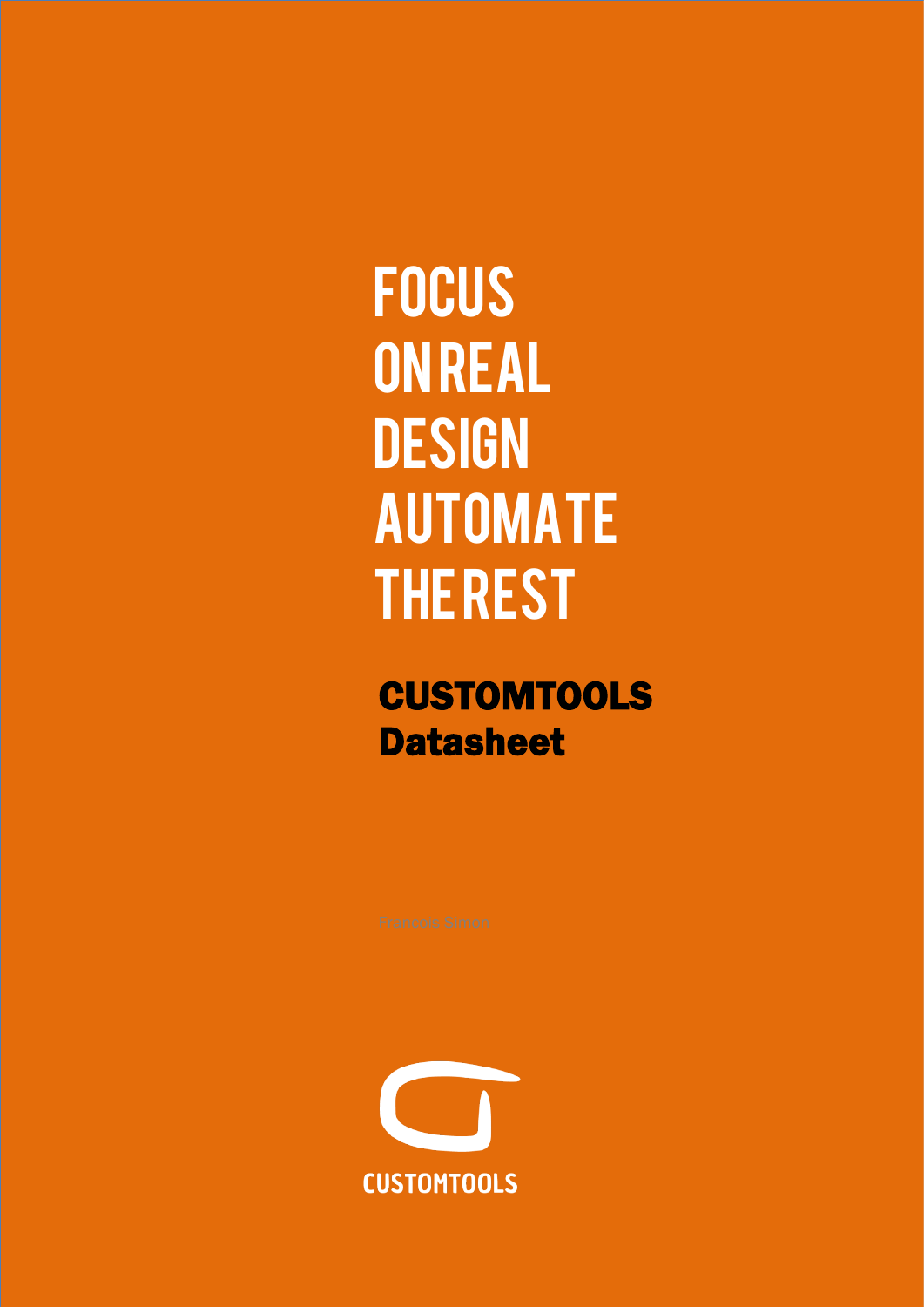

### BATCH PROCESSING

#### Batch printing

| <b>DATCH DETECTION</b>                               | <b>BASIC</b> | <b>PRO</b> |
|------------------------------------------------------|--------------|------------|
| Manage print order                                   | X            | X          |
| Inserts BOM quantities                               | X            | X          |
| Define print settings per sheet format or paper size | X            | X          |
| Print-time custom properties                         | X            | X          |
| Print sheets referenced by model configuration       | X            | X          |
| <b>Reloads sheet formats</b>                         | X            | X          |
| Changes sheet formats                                | X            | X          |
| Manage layer visibility                              | X            | X          |
| Include/Exclude specific sheets                      | X            | X          |
| Filter based on property value                       | X            | X          |
| Print non-native SOLIDWORKS files                    | X            | X          |
| Launch print from search results                     | X            | X          |
| Print closed assembly                                | X            | X          |
| Add files, assembly or folder to the print list      | X            | X          |
| Define print profiles                                | X            | X          |
| Batch print drawings                                 | X            | X          |
| Supports non-native SOLIDWORKS files                 | X            | X          |
| Customer specific properties (print/convert)         | X            | X          |
| Translate properties and title blocks                |              | X          |

#### Batch conversion

| рамн монтызмн                                          | <b>BASIC</b> |   |
|--------------------------------------------------------|--------------|---|
| Convert to multiple formats at the same time           | x            | х |
| Merges assembly drawings into one PDF                  | x            | х |
| Merges DXF based on sheet metal thickness and material | x            | x |
| Define file naming and storing rules                   | x            | x |
| 25 file formats available                              | х            | х |
| Insert BOM quantities                                  | x            | x |
| Convert sheets referenced by model configuration       | x            | х |
| Filter based on property value                         | x            | x |
| Reloads sheet formats                                  |              |   |
|                                                        |              |   |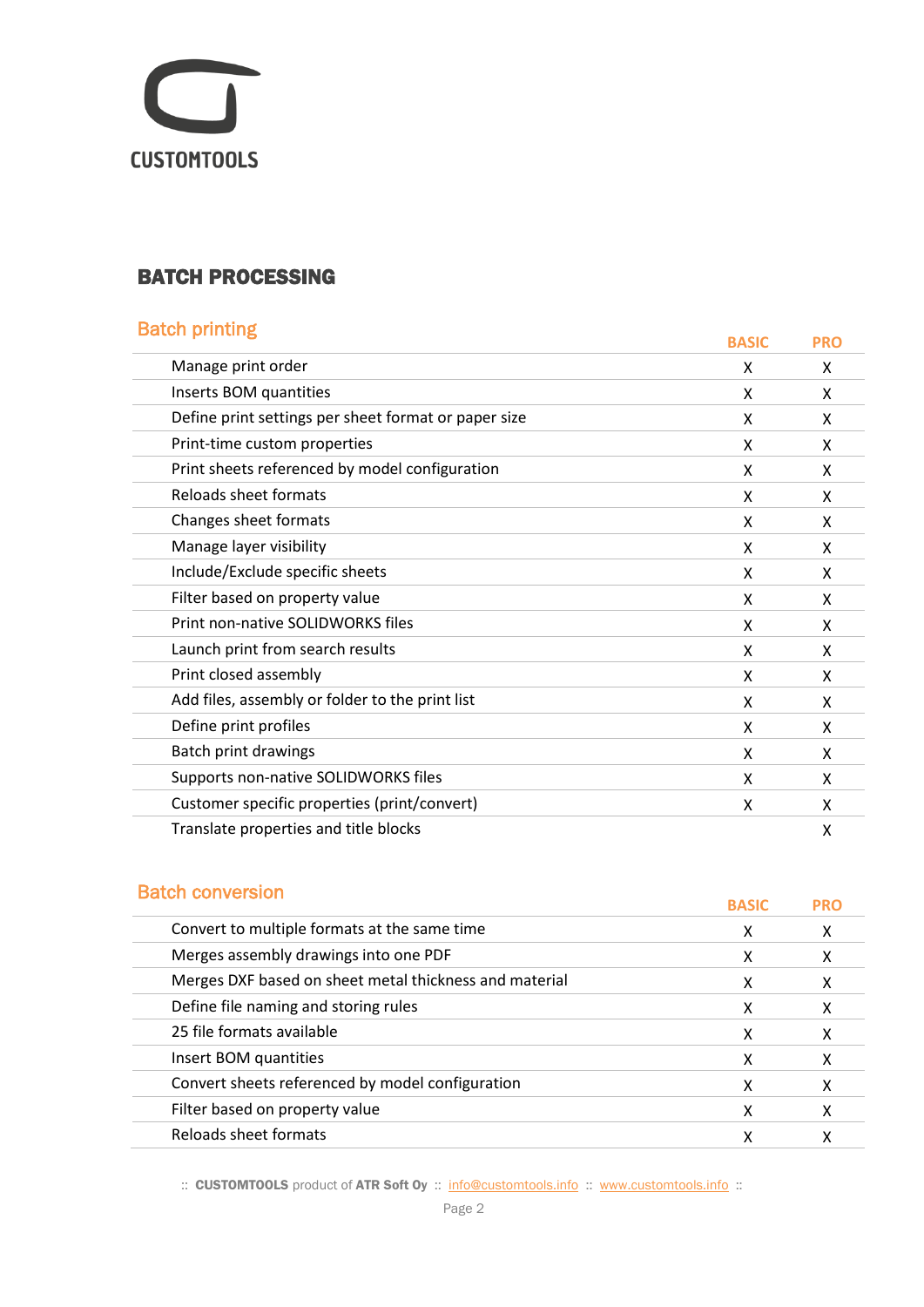

| Changes sheet formats                                | X | X |
|------------------------------------------------------|---|---|
| Manage layer visibility                              | X | X |
| Write properties to converted files at run-time      | X | X |
| Include/Exclude specific sheets                      | x | X |
| Include/Exclude specific configurations              | X | X |
| Supports multi-body parts                            | x | X |
| Run conversion rules on BOM export                   | x | X |
| Run conversion rule automatically on save operations | x | X |
| Define conversion profiles                           | X | X |
| Imposes PDF                                          | X | X |
| Convert drawings, parts & assemblies                 | X | X |
| Launch conversion from search results                | X | X |
| Converts closed assembly                             | X | X |
| Customer specific properties (print/convert)         | X | X |
| Associate configuration name to output file name     | X | X |
| Translates properties and title blocks               |   | X |

## Solid Edge migration

| <b>OURLAND HISROPHIS</b>                     | <b>BASIC</b> | PRO |
|----------------------------------------------|--------------|-----|
| Imports Solid Edge model to SOLIDWORKS files |              |     |
| Converts Solid Edge drawings to PDF/DXF/DWG  |              |     |
| Imports Solid Edge file properties           |              |     |
| Fixes components in SOLIDWORKS               |              |     |
| Map material                                 |              |     |
| Filters properties to import                 |              |     |
| Keep original file structure                 |              |     |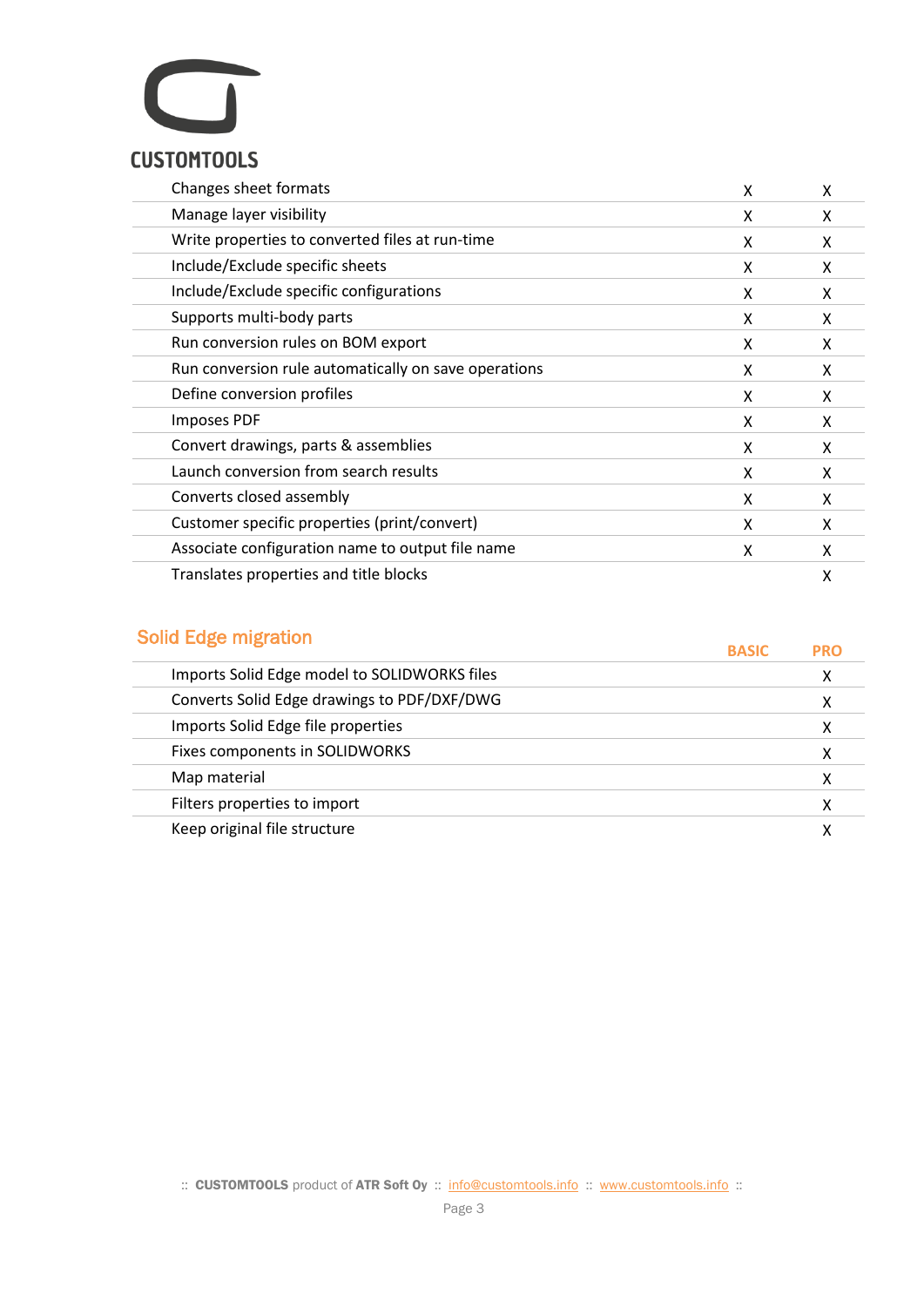

### SHEET METAL TOOLS

#### DXF Automation

| <b>DAF AULUITIQUUIT</b>                                    | <b>BASIC</b> | <b>PRO</b> |
|------------------------------------------------------------|--------------|------------|
| Auto-create DXF drawing sheet                              |              | х          |
| Auto-create DXF from parts                                 |              | Χ          |
| Auto-create DXF for multi-body parts                       |              | х          |
| Merge DXF based on material & thickness                    |              |            |
| Insert customized property notes in DXF/DWG                |              |            |
| Use cut list item in output file name                      |              | х          |
| Use instance number and total quantity in output file name |              | х          |
| Associate configuration name to output file name           |              |            |

### Cut-list property management

| <b>OUTS PROPERTY THURGEOILLE</b>               | <b>BASIC</b> | <b>PRO</b> |
|------------------------------------------------|--------------|------------|
| Write additional cut list properties           |              |            |
| Property pane for cut list items               |              |            |
| Auto number cut list item                      |              |            |
| Write additional properties based on geometry  |              |            |
| Copy cut list item as drawing/model properties |              |            |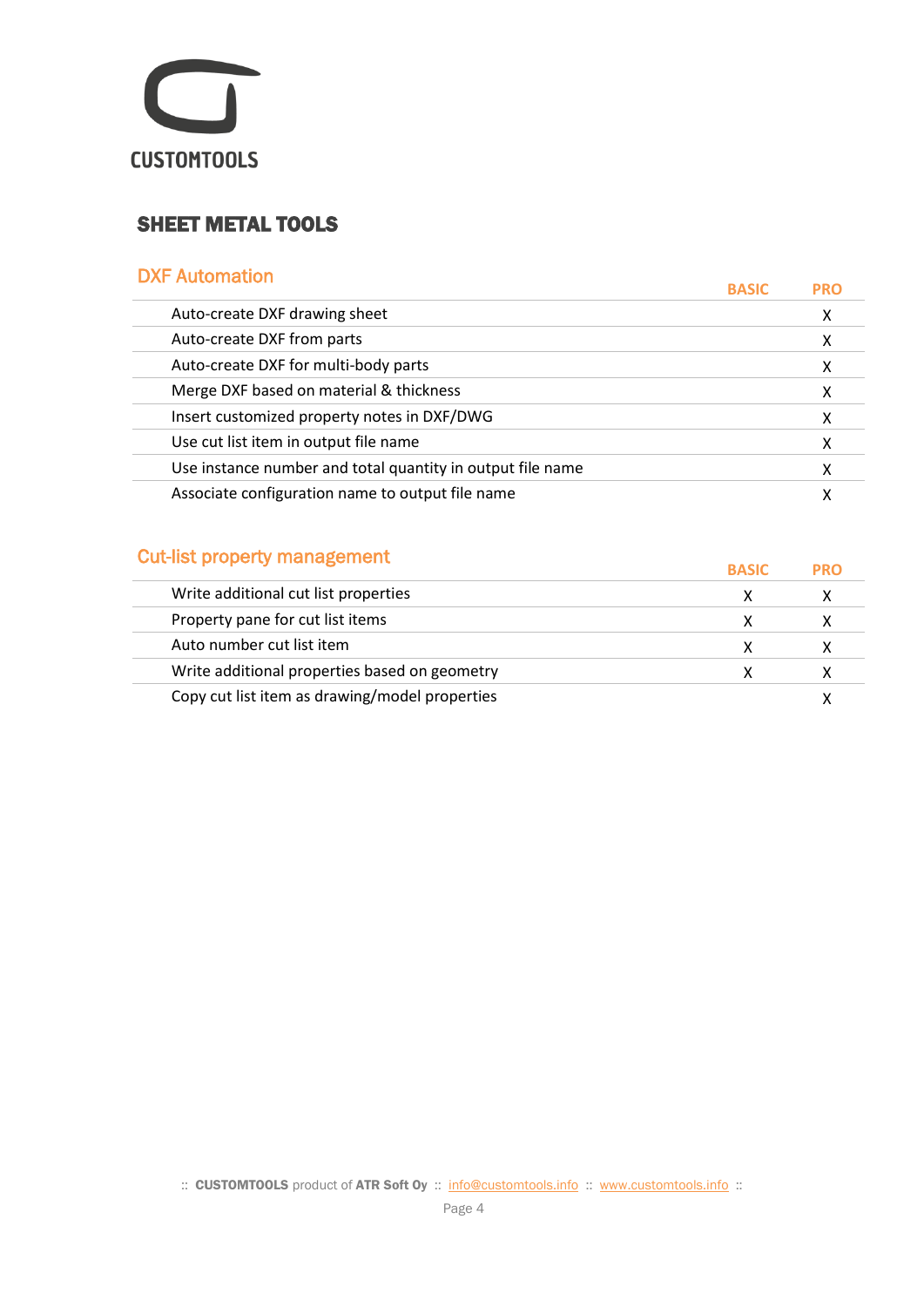

#### REPORTING

## Excel Report

| <b>LAVGI INGDUIT</b>                             | <b>BASIC</b> | <b>PRO</b> |
|--------------------------------------------------|--------------|------------|
| Generate custom Excel reports                    |              | X          |
| Generate custom BOM listing                      |              | X          |
| Insert preview image                             |              | x          |
| Insert SOLIDWORKS attributes                     |              | X          |
| Insert custom property values                    |              | X          |
| Accumulates quantities                           |              | X          |
| Insert link to converted files (req. CT Apps)    |              | X          |
| Bi-Directional Excel report (req. CT Apps)       |              | X          |
| Keep BOM Structure                               |              | X          |
| Translate custom properties                      |              | X          |
| Manage configurations                            |              | X          |
| Run file conversion rules during report creation |              | X          |
| Launch reporting from search results             |              | x          |
| Supports user defined sub-structure for parts    |              | x          |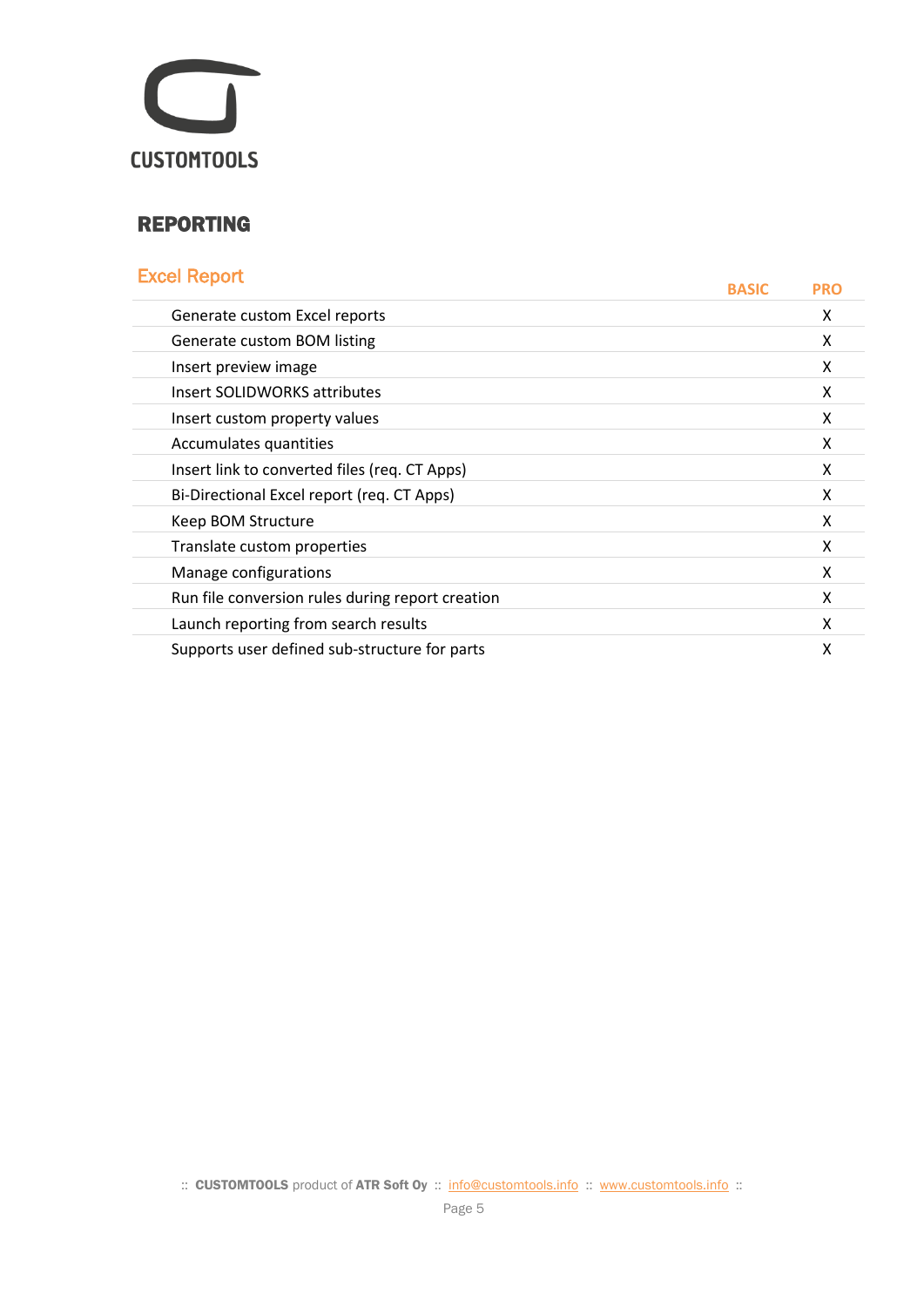

#### PROPERTY MANAGEMENT

## Property Pane **BASIC PRO Manage properties based on configuration** Writes property values to pre-defined target New York Changes and X X X X X X X Writes property values to all configurations <br>
X X Writes property values to specific configuration  $X$  X X Writes property values to document properties <br>
X X Writes property values to active configuration  $X$  X X Writes property values to document properties and active configuration  $X$   $X$ Writes property values to document properties and all configurations  $X$  X X **Custom properties functions** Manage property group visibility and the same state of the state of the state of the state of the state of the  $\chi$ RAL Colors/Colors X X X Link mass and material  $X$   $X$   $X$ Manage revisions data and the state of the state of the state of the state of the state of the state of the state of the state of the state of the state of the state of the state of the state of the state of the state of t Link to dimensions X X X X Auto-numbering X X Auto-numbering based on property value X X X X X X X Track property change history New York 2008 and 2008 and 2008 and 2008 and 2008 and 2008 and 2008 and 2008 and 2008 and 2008 and 2008 and 2008 and 2008 and 2008 and 2008 and 2008 and 2008 and 2008 and 2008 and 2008 and 200 Clear property value on Save As X X Define customer specific properties X X Insert property translation X Link to external data source X Copy cut list item property as model/drawing property Theorem 2012 Copy model property as drawing property X Custom dictionaries X **Look up list**

| Multi-level look up list    |  |
|-----------------------------|--|
| Keyed values                |  |
| Hierarchical dropdown list  |  |
| Keyed values                |  |
| Fetch dropdown list content |  |

#### **Default values**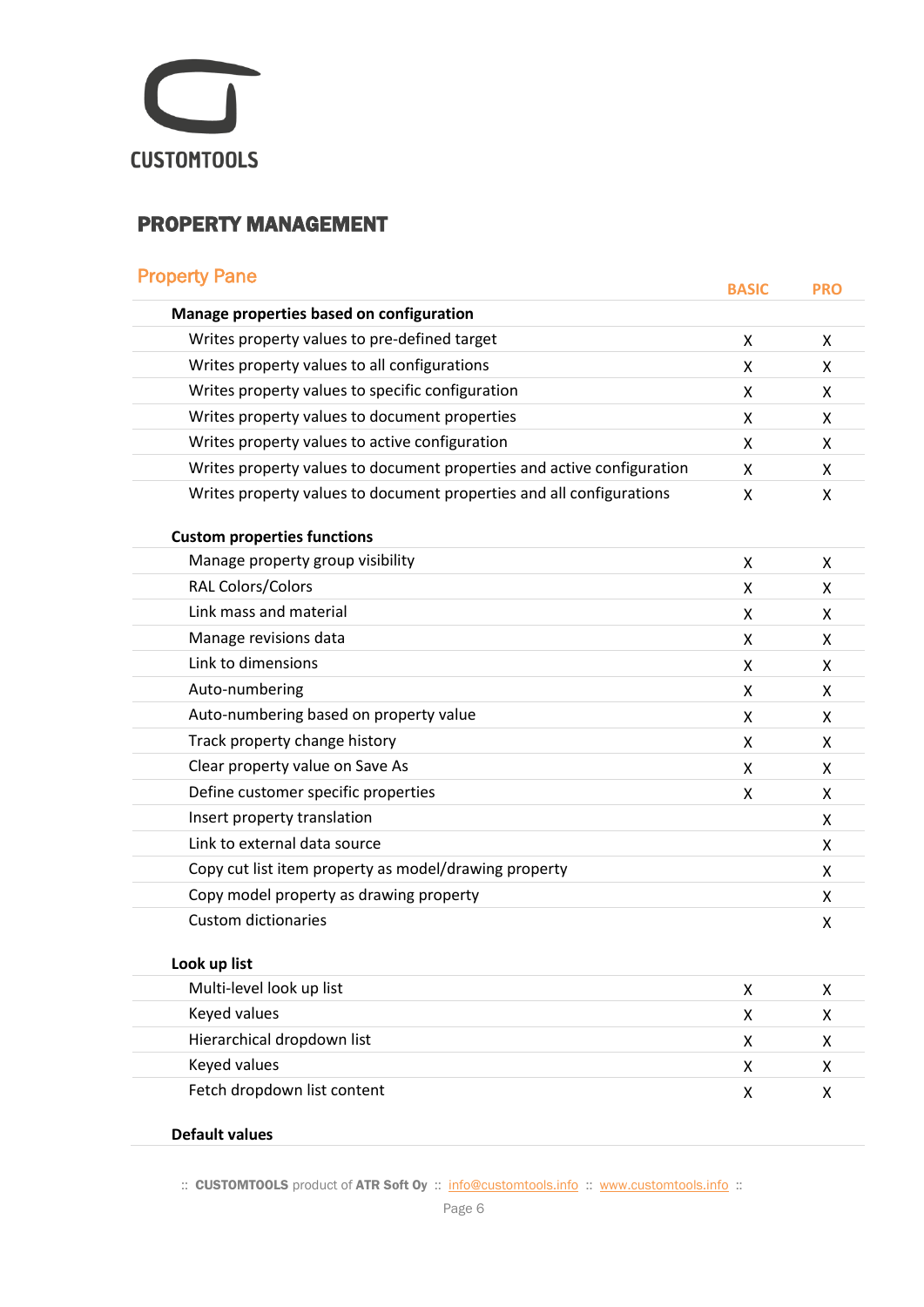

| Define default custom property                | x |   |
|-----------------------------------------------|---|---|
| Insert user's initial                         | x | х |
| Insert SOLDIWORKS functions as default values | x | χ |
| Insert current date                           | X | x |
| User/User group based default property value  | x | χ |
| Auto complete                                 | x |   |
| Retrieve parent property value                | x | х |
| <b>Formatting</b>                             |   |   |
| Combine custom properties                     | x |   |
| Define maximum length                         | Y |   |

| Define maximum length                     |  |
|-------------------------------------------|--|
| <b>Force CAPS</b>                         |  |
| Define values to be written for check box |  |
| Configure date format                     |  |
| Compulsory values                         |  |
| Multiline properties                      |  |

| <b>Propagate property value</b>                           | <b>BASIC</b> | <b>PRO</b> |
|-----------------------------------------------------------|--------------|------------|
| Propagate property values to models, parts and assemblies |              |            |
| Propagate property values to drawings                     |              |            |
| Updates combinations of properties                        |              |            |

#### Insert Notes

| II BULL NUL <del>U</del> S                        | <b>BASIC</b> | <b>PRO</b> |
|---------------------------------------------------|--------------|------------|
| Pre-defined note templates with custom properties |              |            |
| Save note for later use                           |              |            |
| Share notes between users                         |              |            |
| Insert BOM quantity during file conversion        |              |            |
| Insert notes during file conversion               |              |            |

| <b>Drawing Template</b>                            |              |            |
|----------------------------------------------------|--------------|------------|
|                                                    | <b>BASIC</b> | <b>PRO</b> |
| Customize sheet formats with custom properties     |              |            |
| Access to pre-defined list of available properties |              |            |
| Insert properties defined for models and drawings  |              |            |
| Insert revision table                              |              |            |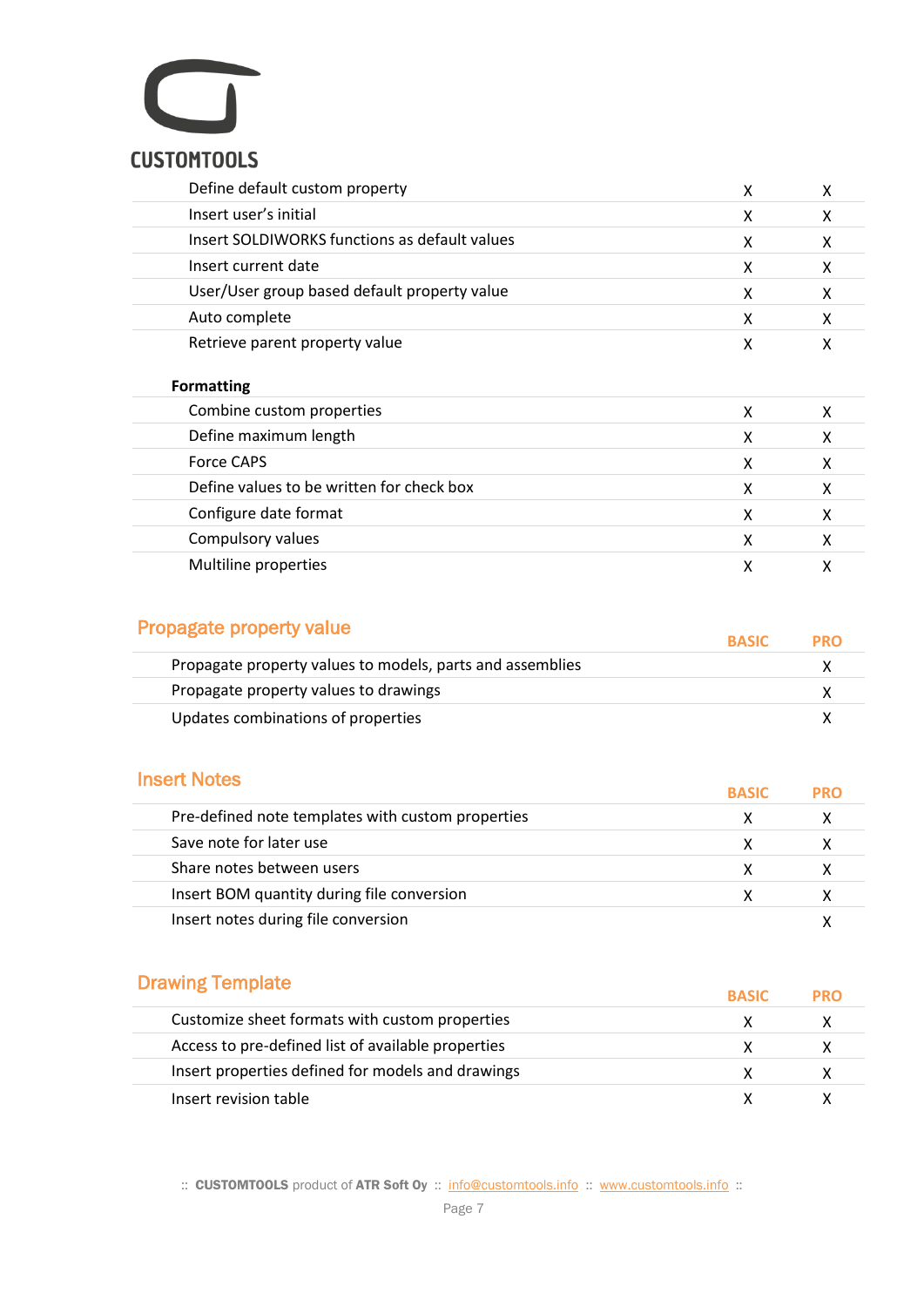

## Bounding box

| <b>DUUITUILIK DUA</b>                               | <b>BASIC</b> | <b>PRO</b> |
|-----------------------------------------------------|--------------|------------|
| Supports parts and assemblies                       |              |            |
| Define a bounding box offset                        |              |            |
| Updates automatically                               |              |            |
| Writes additional bounding box dimension properties |              |            |

#### Co box

|                                       | <b>BASIC</b> |  |
|---------------------------------------|--------------|--|
| Insert coordinates points in drawing  |              |  |
| Create groups of coordinates          |              |  |
| Supports linear and polar coordinates |              |  |
| Supports arc centre point             |              |  |
| Updates automatically                 |              |  |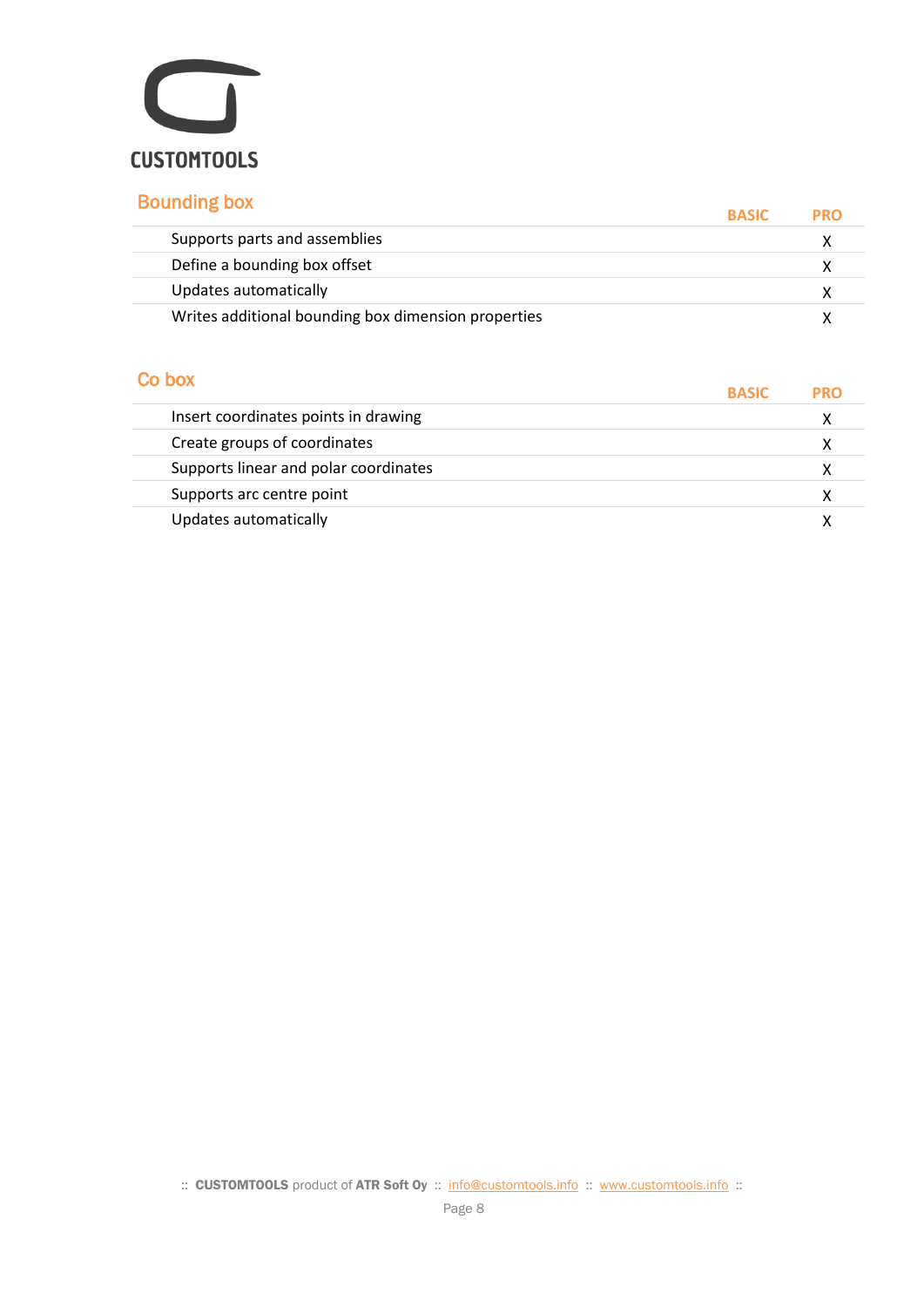

## FILE MANAGEMENT

#### File naming

| <b>FIIG HAIHING</b>                                | <b>BASIC</b> | <b>PRO</b> |
|----------------------------------------------------|--------------|------------|
| Define file naming rules                           | X            | x          |
| Number sequencing                                  | X            | X          |
| Shared sequences between users                     | X            | x          |
| Specific naming for parts and assemblies           | X            | x          |
| Combine custom properties                          | X            | x          |
| Auto-save to folder                                | X            | X          |
| Configuration specific drawings                    | X            | Χ          |
| Generate a sequence number based on property value | X            | X          |
| Detect property value changes                      | X            | X          |
| Define sequence format                             | X            | X          |
| Increment sequence number                          | X            | x          |
| Auto-generate drawing filename                     | X            | X          |
| Supports naming of virtual components              | X            | X          |
| Save configuration as new file                     | X            | X          |
| Replace component in assembly                      | X            | X          |
| Save as and break external references              | X            | X          |
| Copy as new component in assembly                  | X            | X          |
| Rename existing file                               | X            | X          |
| Property pane popups on save operation             | X            | x          |
| Run conversion rule on save operation              |              | X          |

#### Project

| <b>Project</b>                                                | <b>BASIC</b> | PRO |
|---------------------------------------------------------------|--------------|-----|
| Define projects and sub-projects                              |              | X   |
| Auto-save to project folder                                   |              | X   |
| Define model & drawing save folders                           |              | X   |
| Define specific file naming rules per projects                |              | X   |
| Project specific sequencing                                   |              | X   |
| Loads default custom property values                          |              | x   |
| Search files based on project/sub-project                     |              | X   |
| Auto-Number & Name by Project                                 |              | X   |
| Link project/ parent project information to custom properties |              | x   |
| Retrieve projects from ERP (req. customization)               |              |     |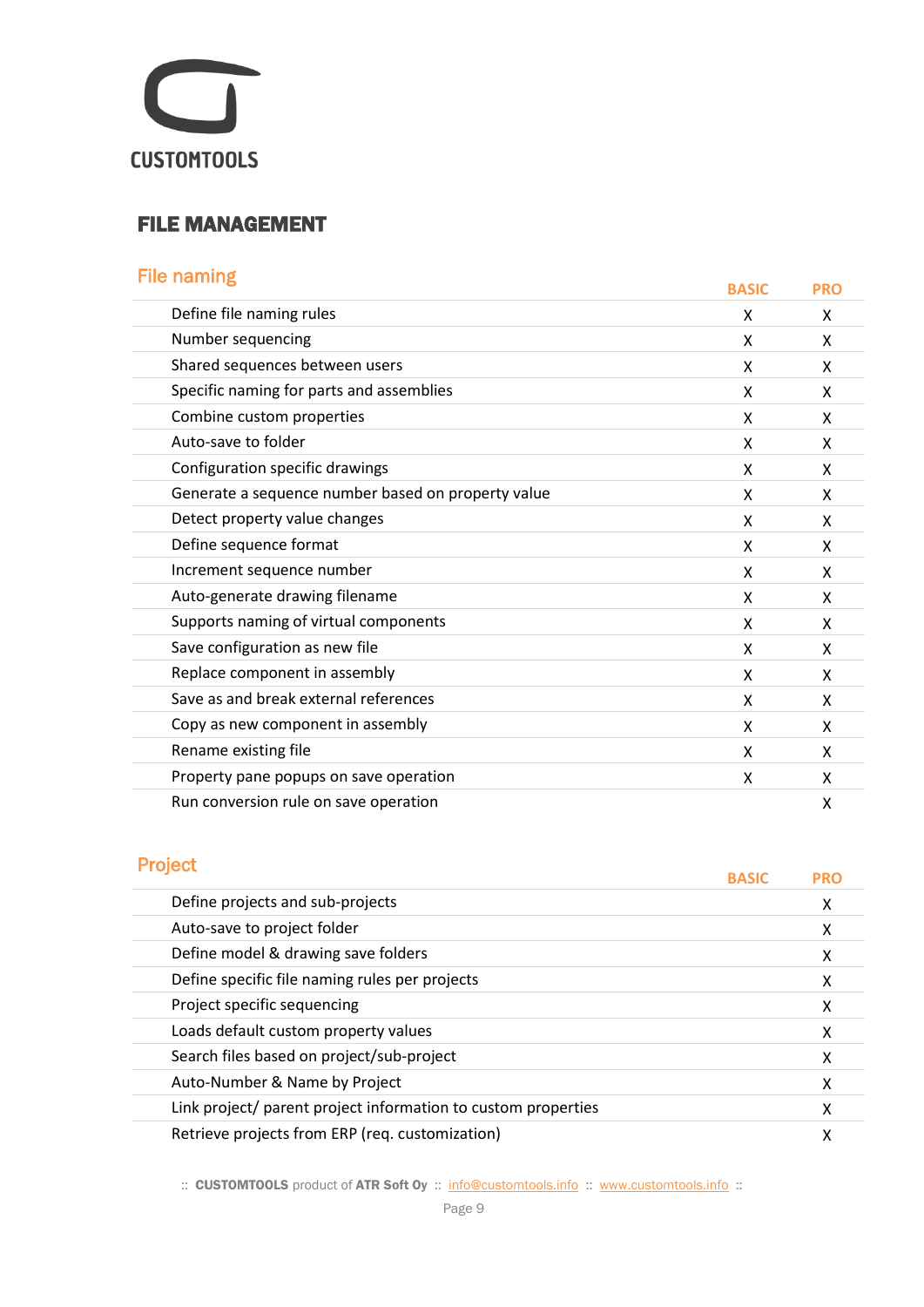

## ERP CONNECTION

#### Import

| <b>THIDOLL</b>                   | <b>BASIC</b> | <b>PRO</b> |
|----------------------------------|--------------|------------|
| Live ERP search in property pane |              |            |
| Link ERP data to properties      |              |            |
| Fetch dropdown list content      |              |            |
| Connect to different tables      |              |            |

## Export

| LANUIL                                                         | <b>BASIC</b> | PRO |
|----------------------------------------------------------------|--------------|-----|
| Export BOM to ERP (req. customization)                         |              | x   |
| Automate the creation of new items in ERP (req. customization) |              | х   |
| Export BOM to XML                                              |              | х   |
| <b>Export BOM to HTML</b>                                      |              | x   |
| Export BOM to CSV                                              |              | x   |
| Export BOM to TXT                                              |              | х   |
| Export preview image                                           |              | х   |
| Launch Export from search results                              |              |     |
| Supports user defined sub-structure for parts                  |              |     |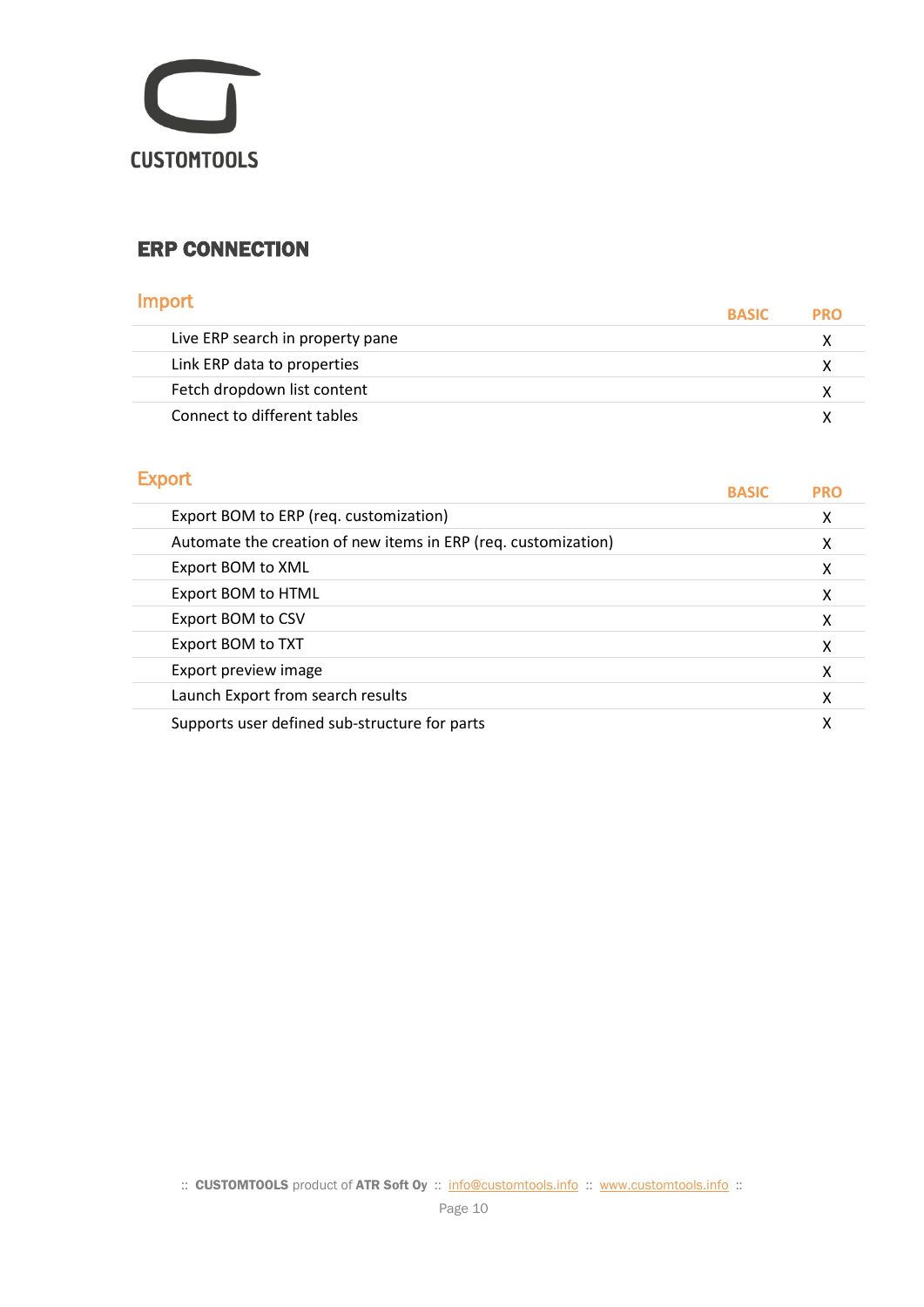

## ADVANCED SEARCHING

#### **Search**

| <b>Search</b>                                | <b>BASIC</b> | PRO |
|----------------------------------------------|--------------|-----|
| Search files based on custom property values | х            | х   |
| Search files based on document types         | x            |     |
| Drag & drop files from the search results    | x            | х   |
| Free search                                  | х            |     |
| Configurable search pane                     | x            | х   |
| Supports file configuration                  | χ            |     |
| Search based on BOM part number              | x            |     |
| Remembers last search criteria               |              |     |
| Project search                               |              |     |

## Open Drawings

| <b>UPULL DIAMILISO</b>                             | <b>BASIC</b> |  |
|----------------------------------------------------|--------------|--|
| Identifies all drawings made for a model           |              |  |
| Opens associated drawings                          |              |  |
| Works regardless of naming and storing conventions |              |  |
| Supports configuration specific drawings           |              |  |

#### Explore

| יטושו                             | <b>BASIC</b> | <b>PRO</b> |
|-----------------------------------|--------------|------------|
| Locate a file in Windows Explorer |              |            |